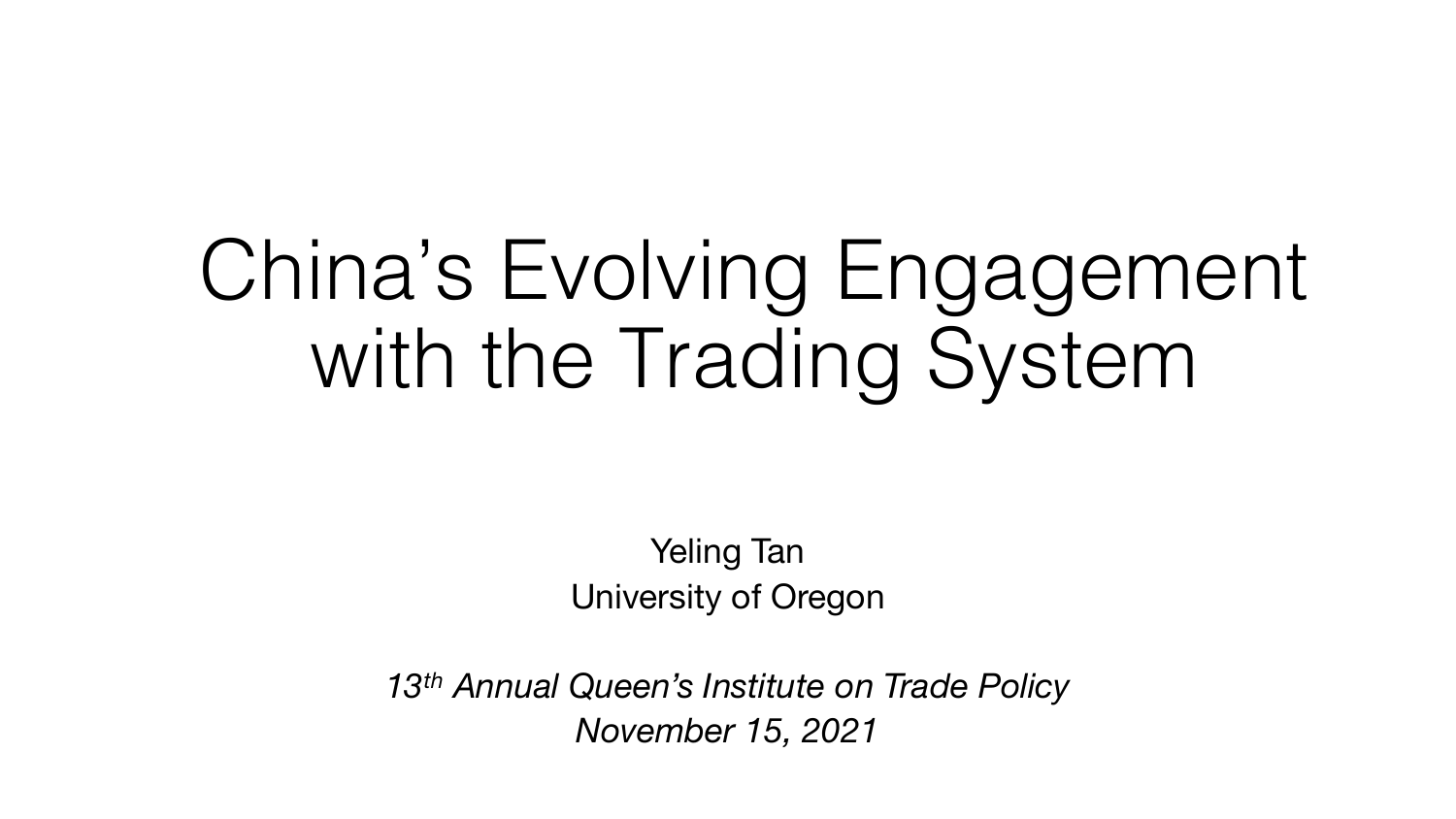# OVERVIEW

- China as the world's trading giant
- Deep integration  $\rightarrow$  global ramifications:
	- Global current account imbalances
	- Political polarization in the US ("China shock" literature)
	- US-China trade and technology war
	- Deadlock at the WTO
	- Weaponization of trading relationships
- Yet China's engagement with global trade ≠ linear export expansion
- Long standing tension: globalization vs reducing external vulnerability
- "Dual Circulation" strategy: formalization of hybrid growth strategies
	- What's new: securitization of economic relations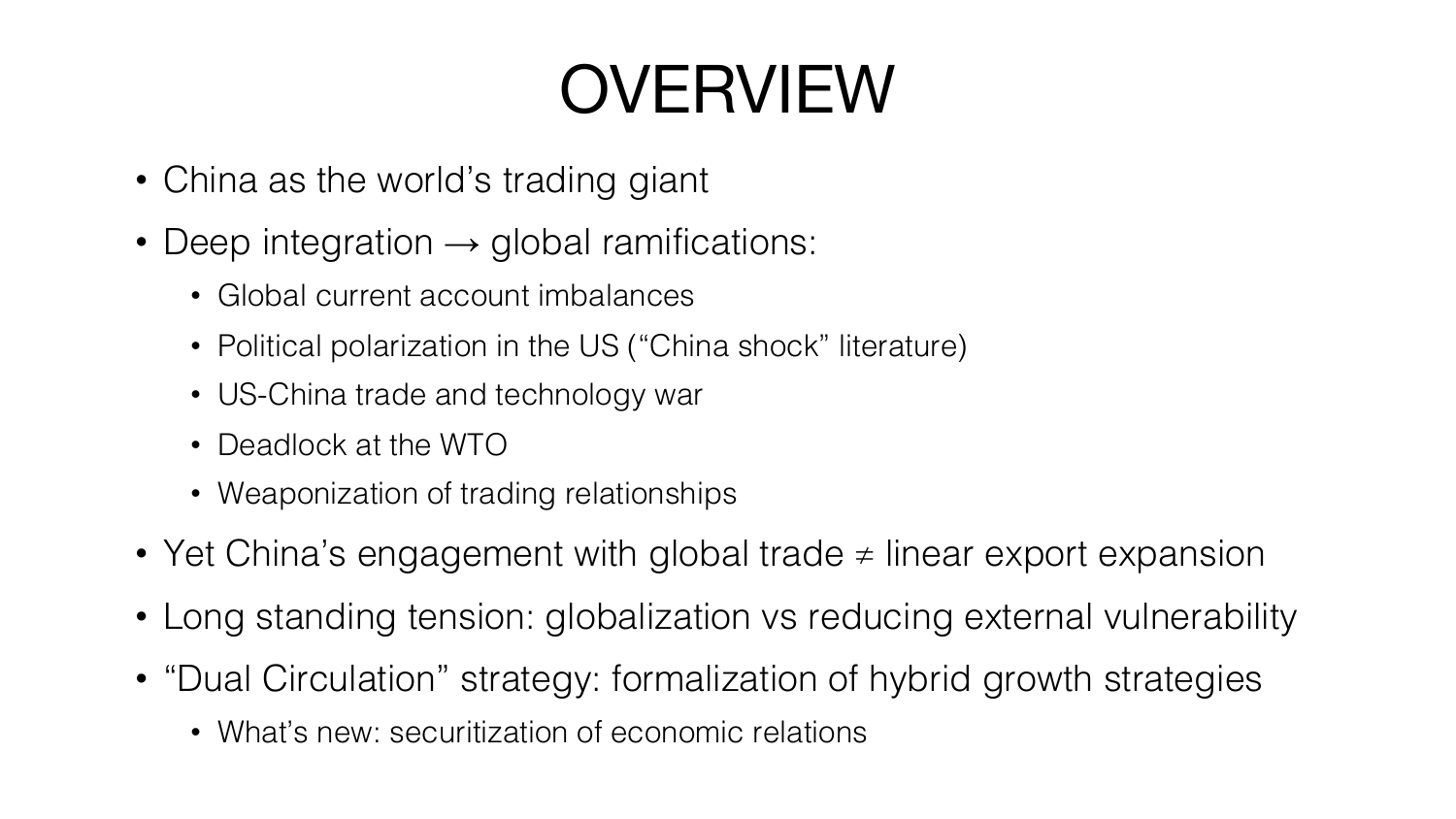| <b>Years</b> | <b>Event</b>                       | <b>Growth Strategy</b> |
|--------------|------------------------------------|------------------------|
| 1978-1989    | Reform and opening                 |                        |
| 1990s        | Coastal development<br>strategy    |                        |
| 1997-8       | Asian financial crisis             |                        |
| 2001         | WTO entry                          |                        |
| 2008-9       | Global financial crisis            |                        |
| 2013         | <b>Belt and Road initiative</b>    |                        |
| 2018         | US-China trade & technology<br>war |                        |
| 2020         | Covid-19 pandemic                  |                        |

**External** ■ Domestic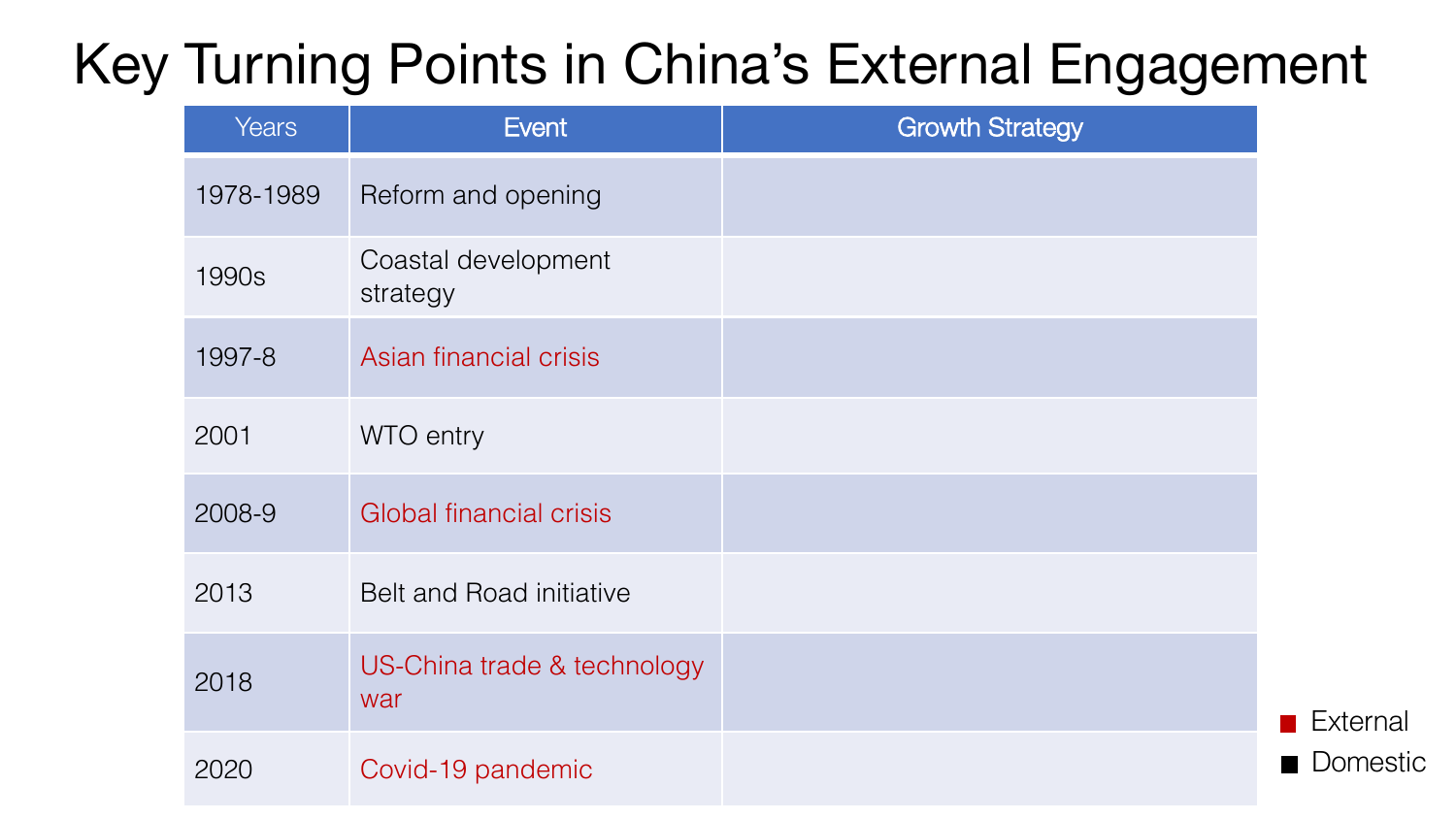| Years     | Event              | <b>Growth Strategy</b>                  |
|-----------|--------------------|-----------------------------------------|
| 1978-1989 | Reform and opening | Largely rural<br>Special economic zones |



• Cautious, experimental approach to growth

- Explosive growth centered in rural reforms
	- Household responsibility system
	- Township & village enterprises
- Circumscribed experiments with trade liberalization
	- Special economic zones
	- Command economy outside the zones

Source: bbc.co.uk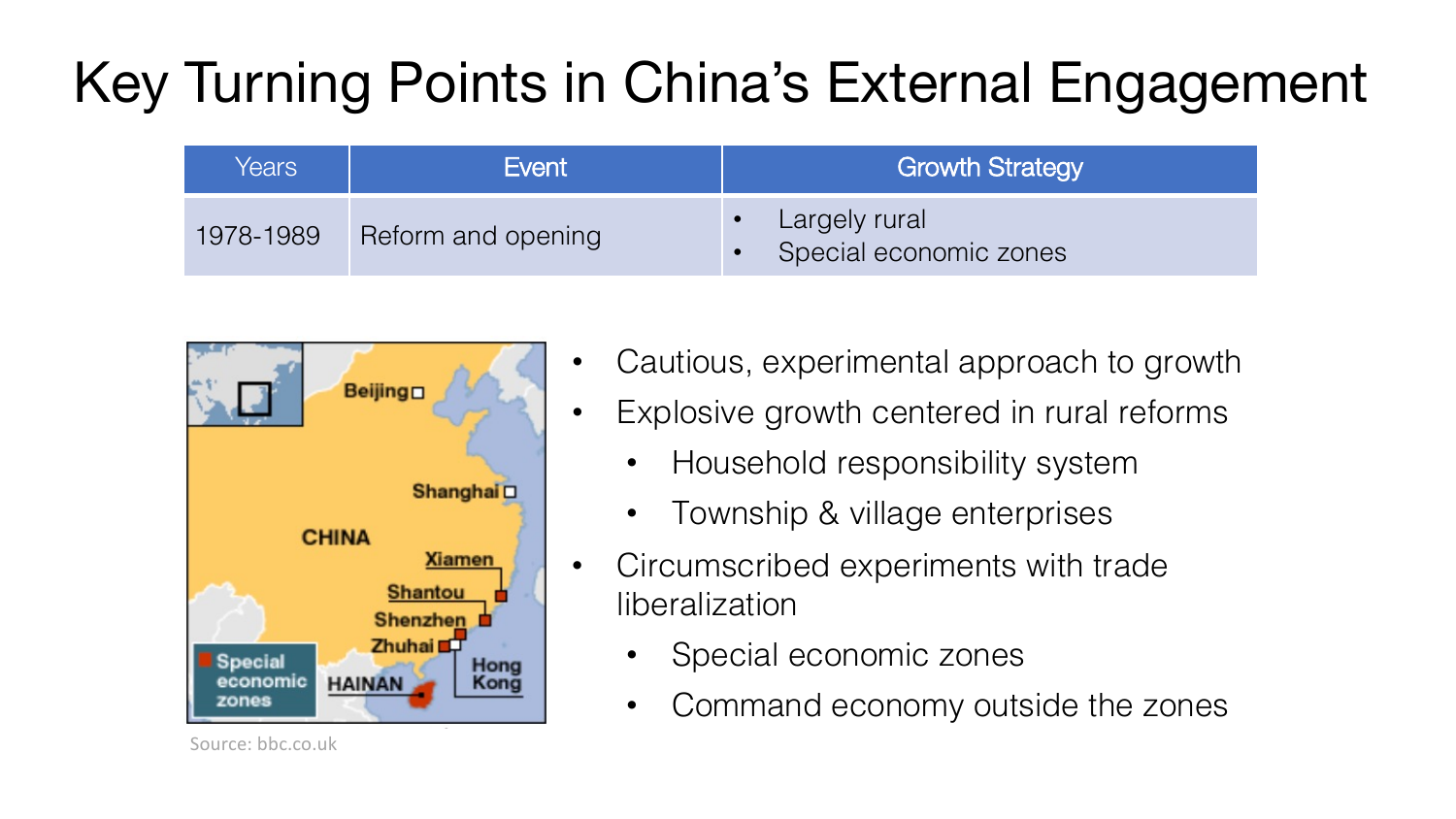| Years     | Event                           | <b>Growth Strategy</b>                           |
|-----------|---------------------------------|--------------------------------------------------|
| 1978-1989 | Reform and opening              | Largely rural<br>Special economic zones          |
| 1990s     | Coastal development<br>strategy | Export-led along the coast<br>Insulated interior |



- Free trade zones extended along the coast
- Bifurcated trading regime
- Coastal zones: foreign firms
- Interior: Planned regime dominated by state-owned firms
- Negligible role of domestic private sector

Source: Liu et al (2013)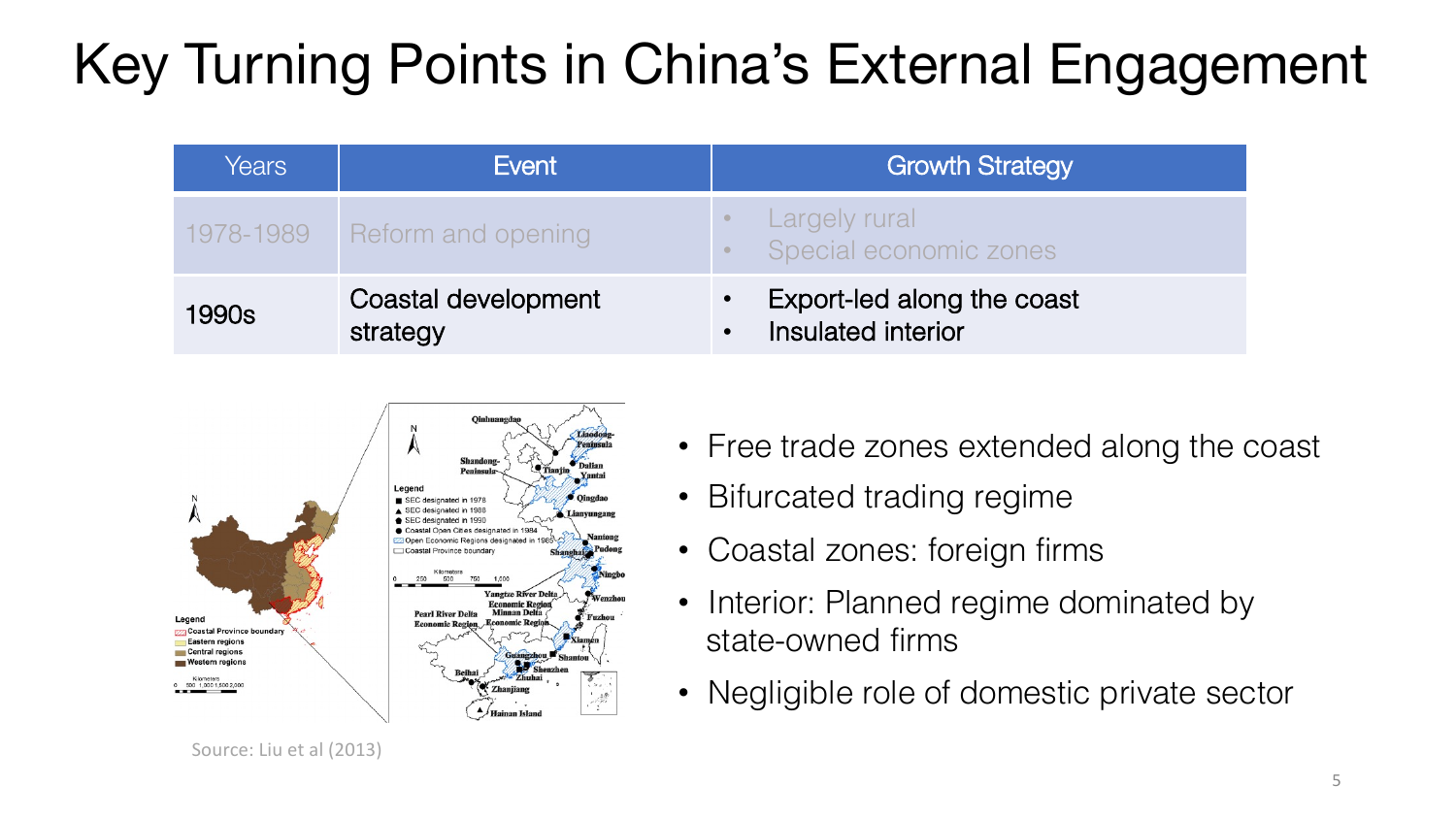| Years     | Event                        | <b>Growth Strategy</b>                           |                                        |
|-----------|------------------------------|--------------------------------------------------|----------------------------------------|
| 1978-1989 | Reform and opening           | <b>Largely rural</b><br>Special economic zones   |                                        |
| 1990s     | Coastal development strategy | Export-led along the coast<br>Insulated interior |                                        |
| 1997-8    | Asian financial crisis       | State-led investment                             | <b>■ External</b><br><b>I</b> Domestic |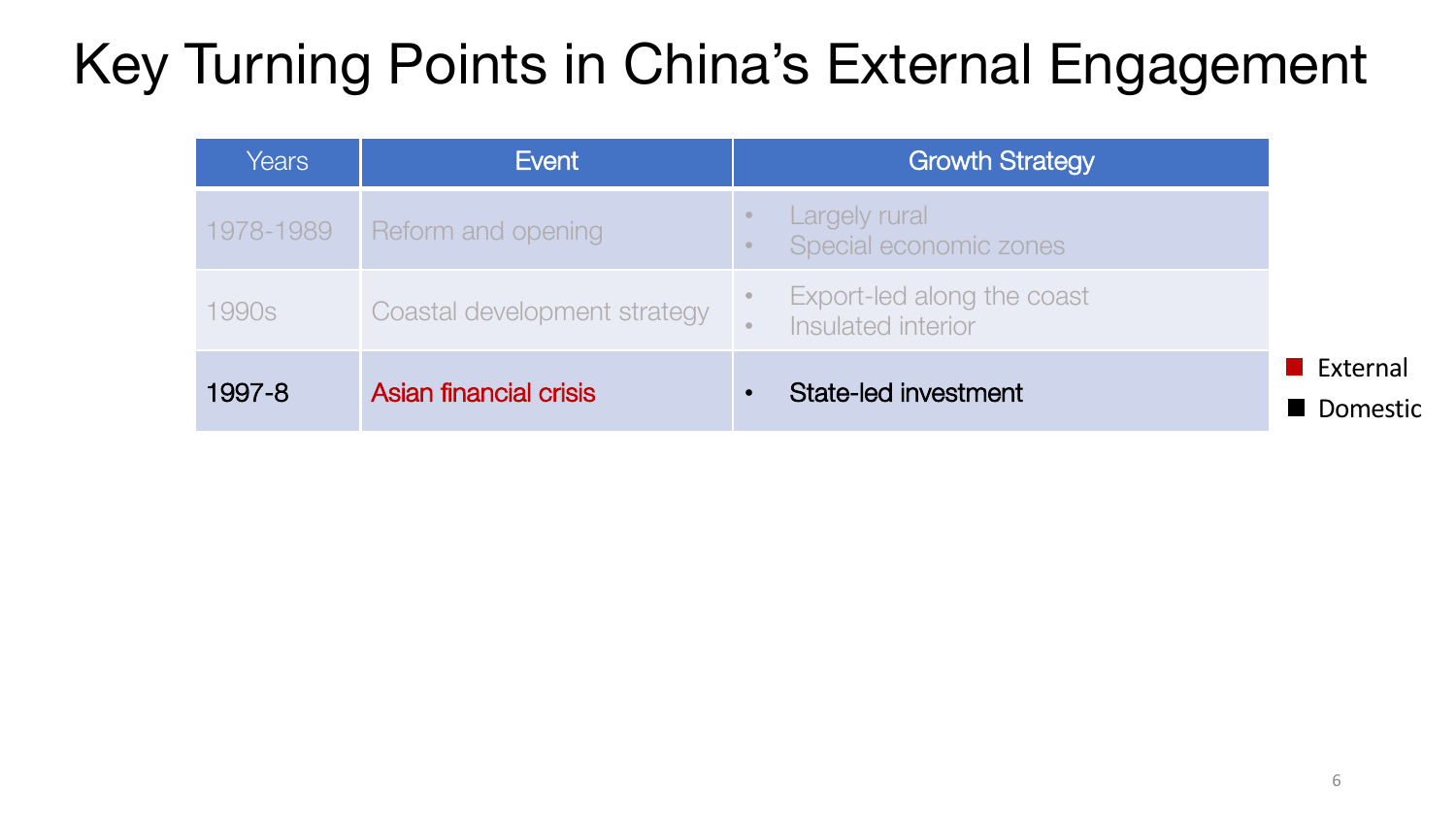# Asian Financial Crisis (1997-8)



FDI inflows into China, 1980-2016 Source: UNCTAD

- Crisis triggers fall in FDI and exports
- Heightened policy concerns over external dependence
- Increased reliance on land development and state-led spending
- Infrastructure spending triples from 1997- 2002
- Urbanization made a national priority in 2001 10<sup>th</sup> Five Year Plan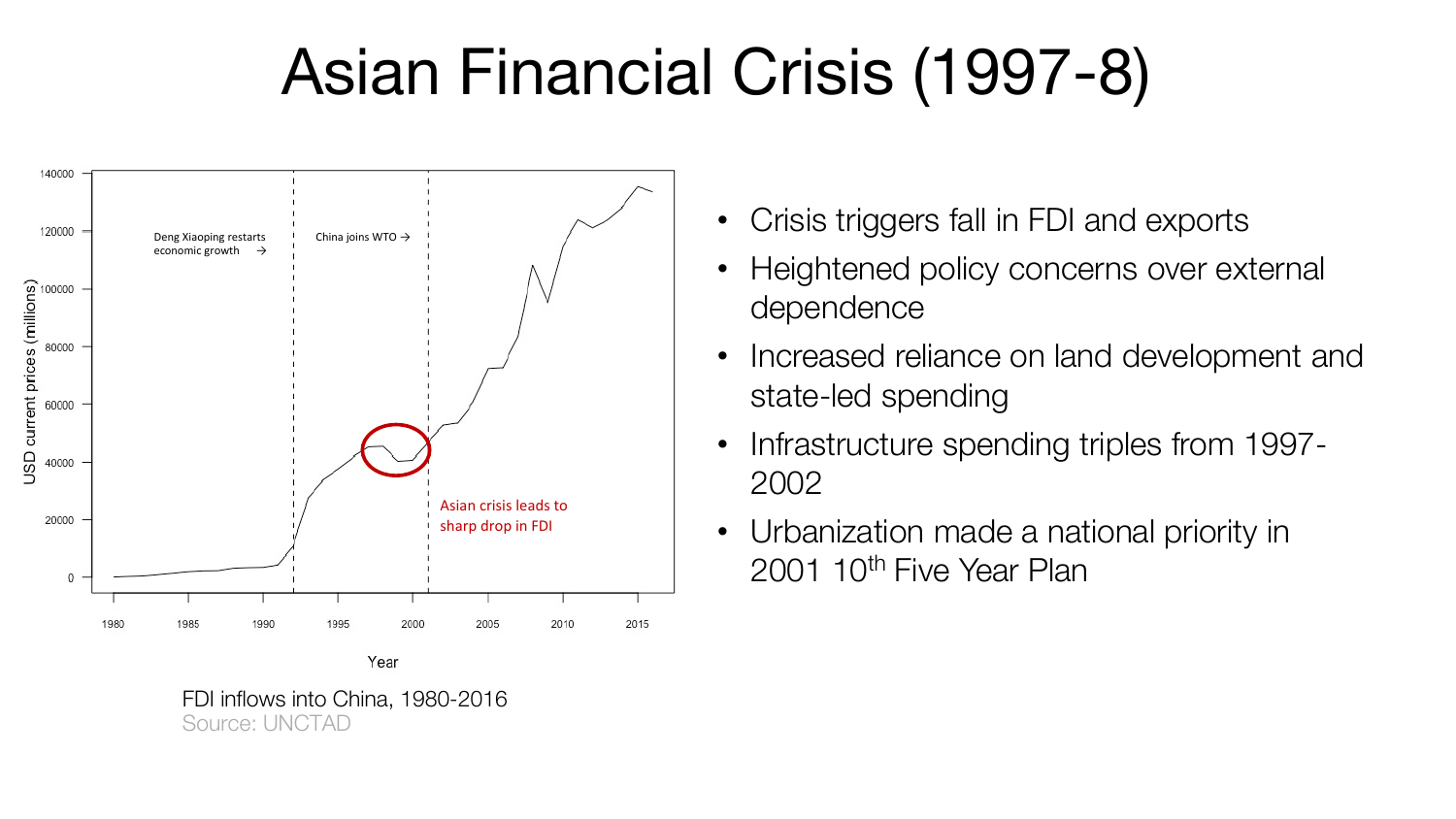| <b>Years</b> | Event                           | <b>Growth Strategy</b>                                      |
|--------------|---------------------------------|-------------------------------------------------------------|
| 1978-1989    | Reform and opening              | <b>Largely rural</b><br>Special economic zones<br>$\bullet$ |
| 1990s        | Coastal development<br>strategy | Export-led along the coast<br>Insulated interior            |
| 1997-8       | Asian financial crisis          | State-led investment                                        |
| 2001         | <b>WTO entry</b>                | Export-led<br>$\bullet$                                     |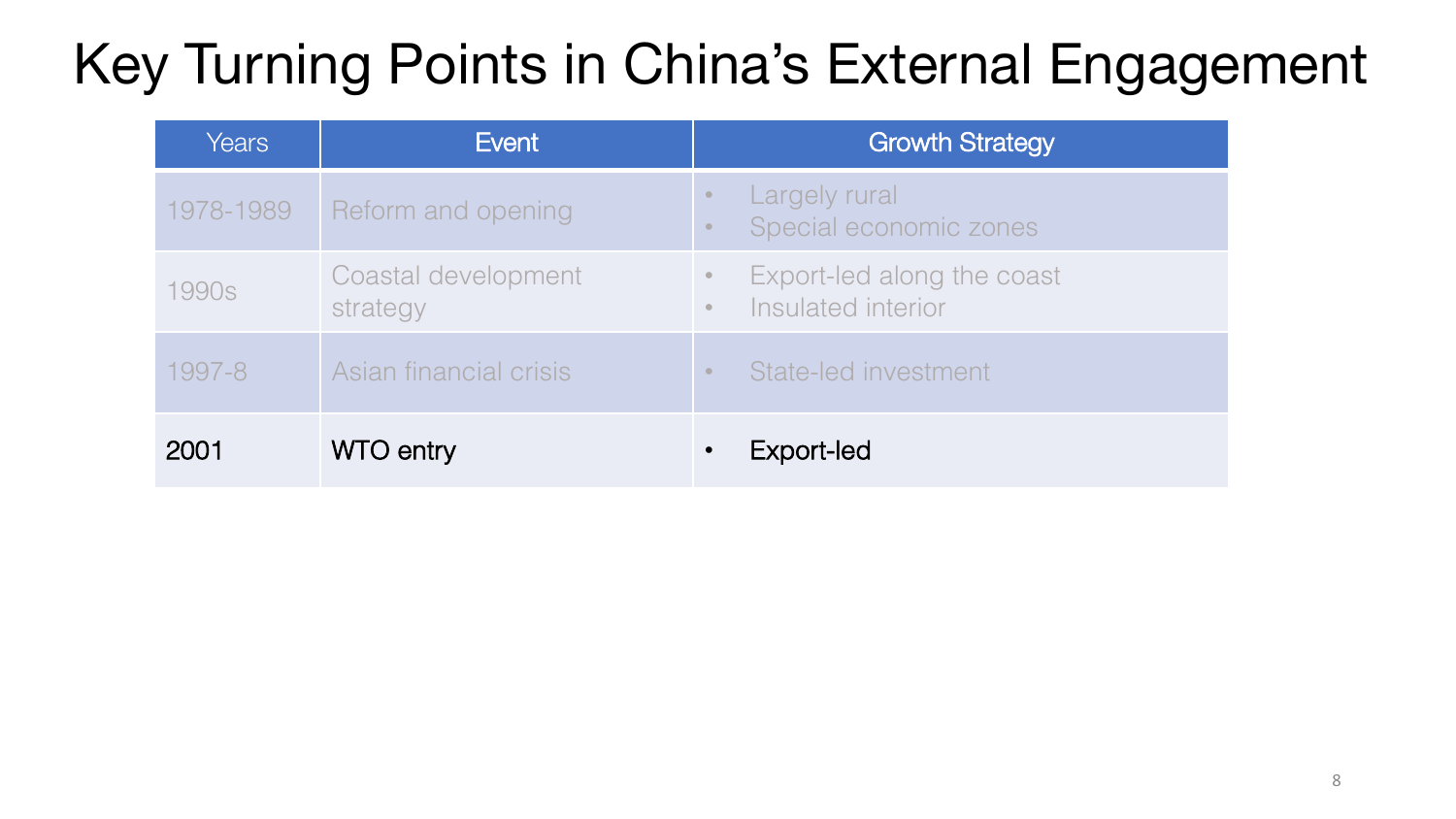**DISAGGREGATING** CHINA, INC. **STATE STRATEGIES** IN THE LIBERAL ECONOMIC ORDER YELING TAN

- Critical turning point for global trading system & for China
- Protracted, 15-year process
- Achieved over fierce resistance in the bureaucracy
	- Fears over import threats to strategic industries
	- Fears over external scrutiny  $+$  curbs on domestic policy
- Abolition of dual trading regime
- From shallow to deep integration
	- Extensive legal and institutional reform commitments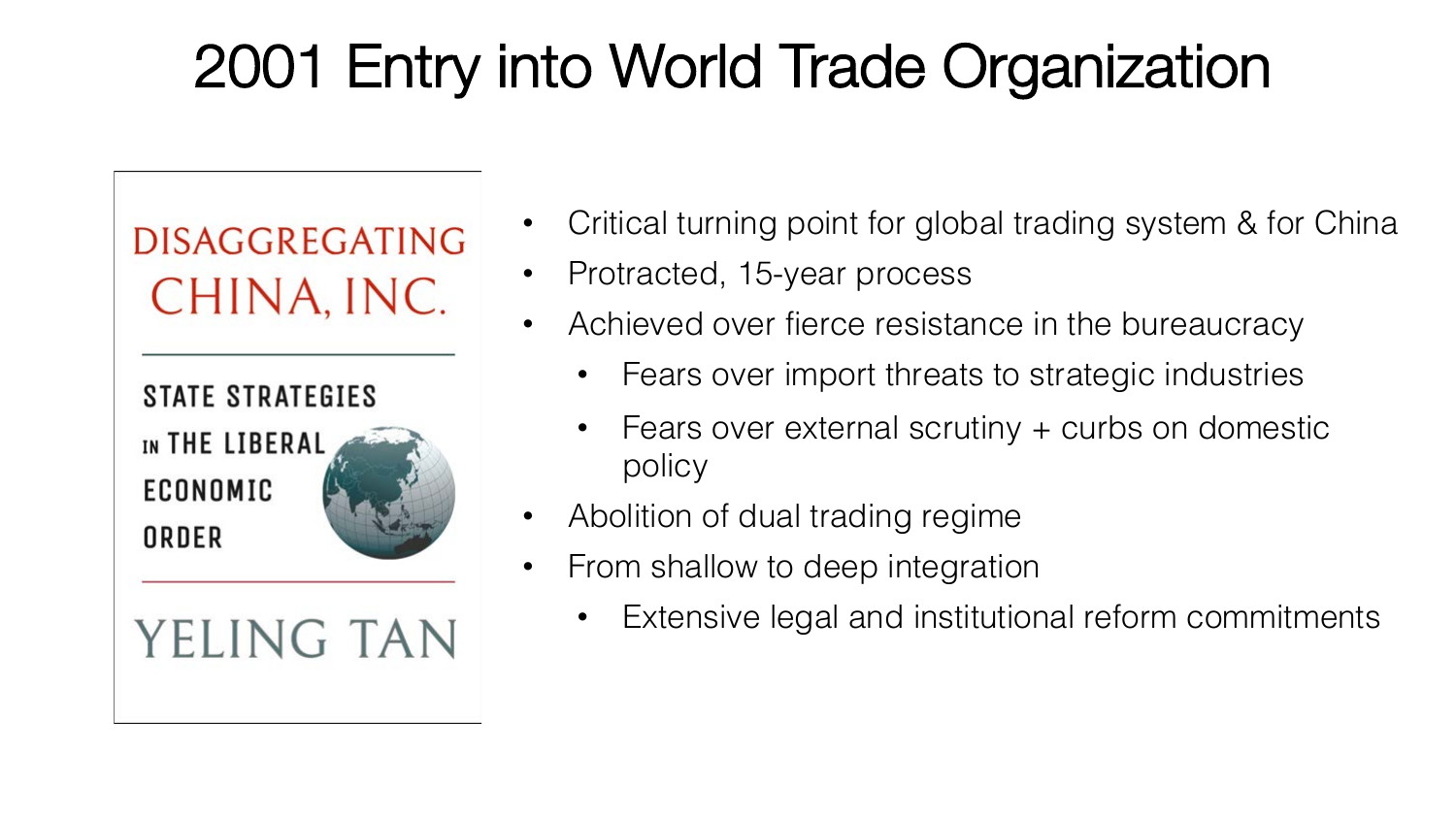

- Legislative overhaul by central government
- Strengthening of technocratic, market-enhancing agencies
- But contradictory strategies adopted by subnational governments
- As WTO reform momentum slowed:
	- Backlash from industrial policy agencies
	- Under a weaker Chinese leadership
	- Rise of Chinese "state capitalism"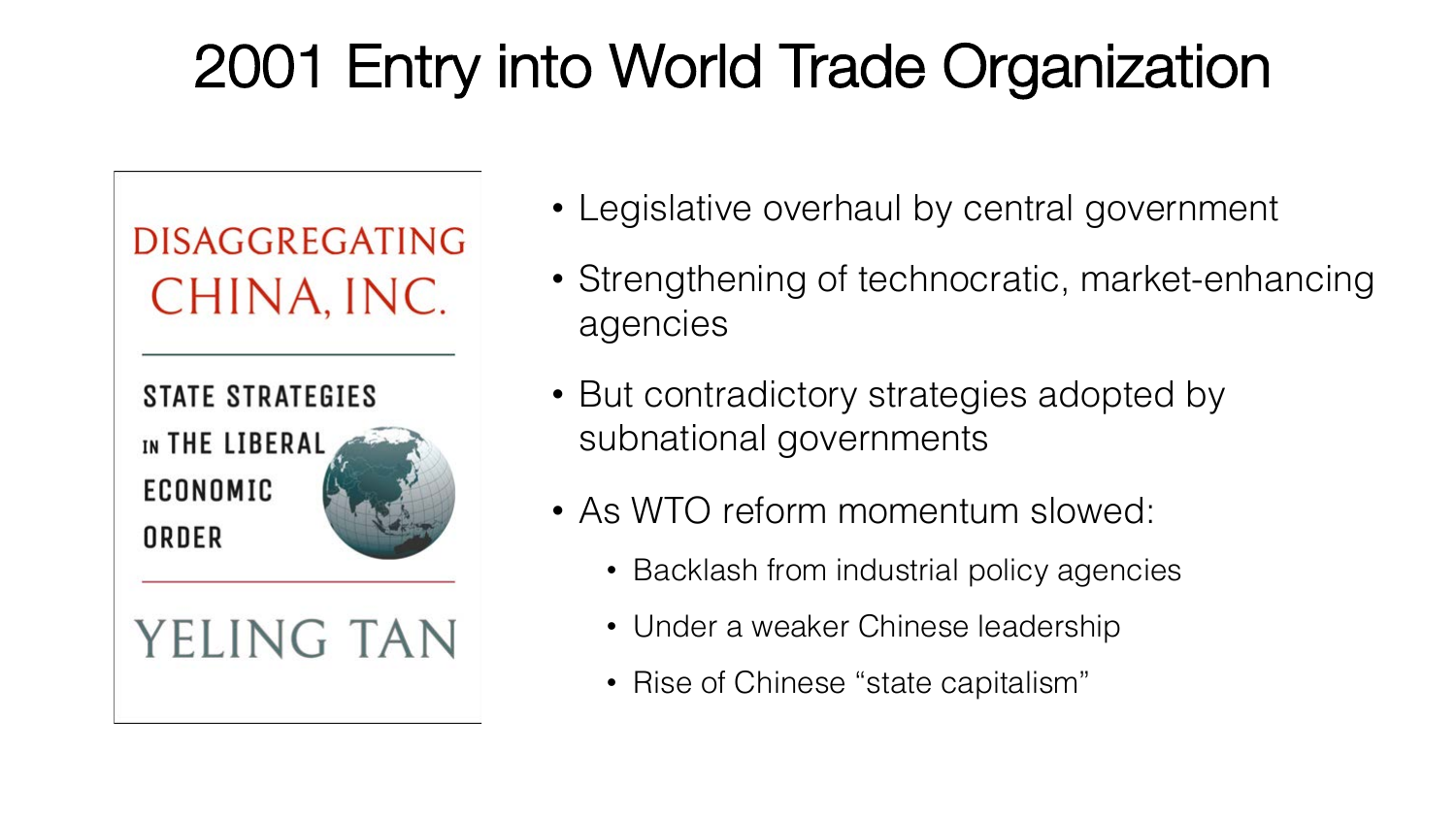

Major beneficiaries:

- Domestic private firms
- Foreign firms

Imports to and Exports from China, by firm-type (1993-2012) Source: Tan and Conran 2022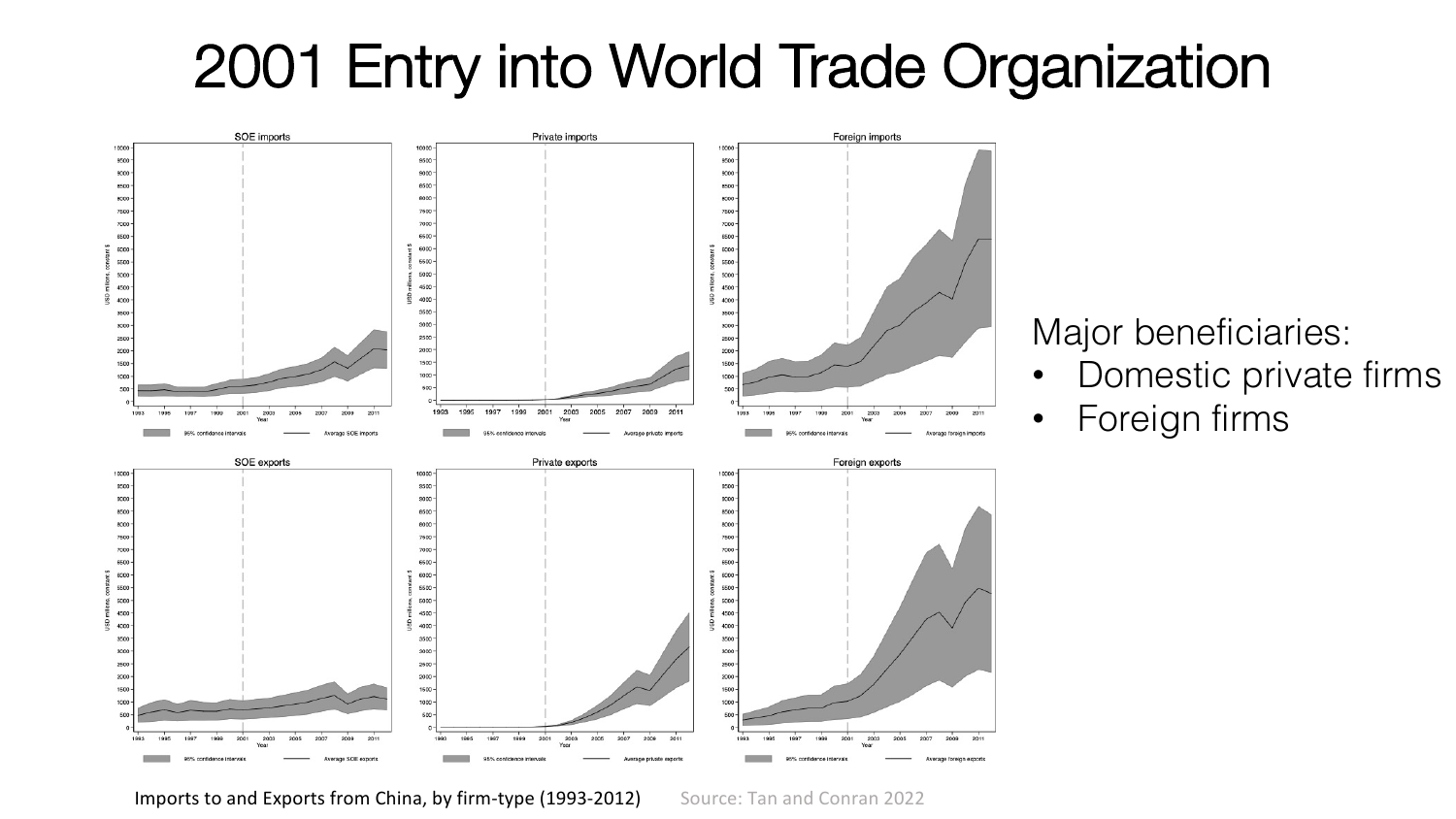

- Major shift in economic structure
- Surge in exports share of GDP
- Decline in consumption share
- World's largest exporter
- Global current account imbalances

Source: World Development Indicators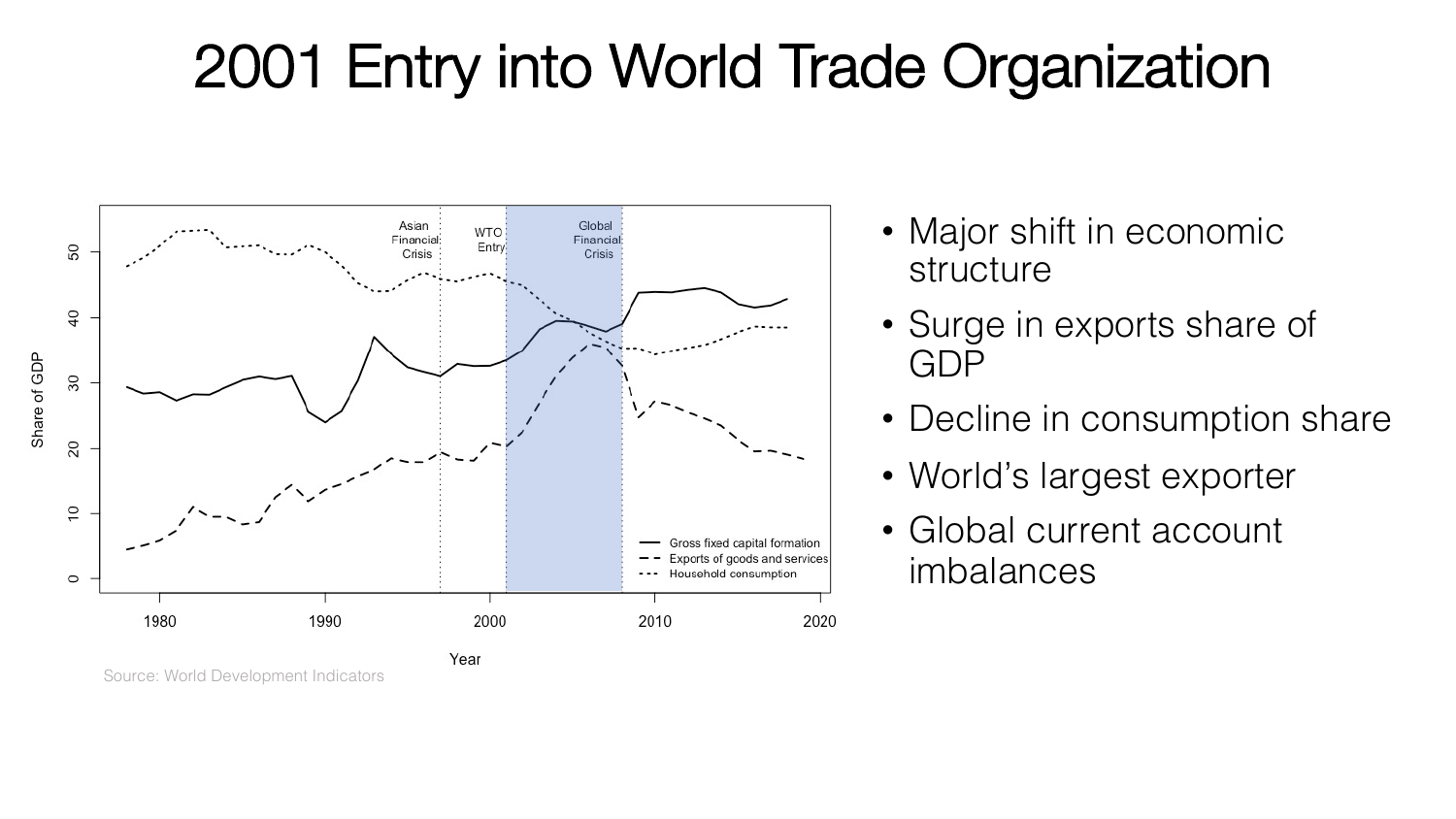| <b>Years</b> | Event                           | <b>Growth Strategy</b>                                                     |
|--------------|---------------------------------|----------------------------------------------------------------------------|
| 1978-1989    | Reform and opening              | Largely rural<br>$\bullet$<br>Special economic zones<br>$\bullet$          |
| 1990s        | Coastal development<br>strategy | Export-led along the coast<br>$\bullet$<br>Insulated interior<br>$\bullet$ |
| 1997-8       | Asian financial crisis          | State-led investment<br>$\bullet$                                          |
| 2001         | <b>WTO</b> entry                | Export-led<br>$\bullet$                                                    |
| 2008-9       | <b>Global financial crisis</b>  | State-led investment, in Chinese interior<br>$\bullet$                     |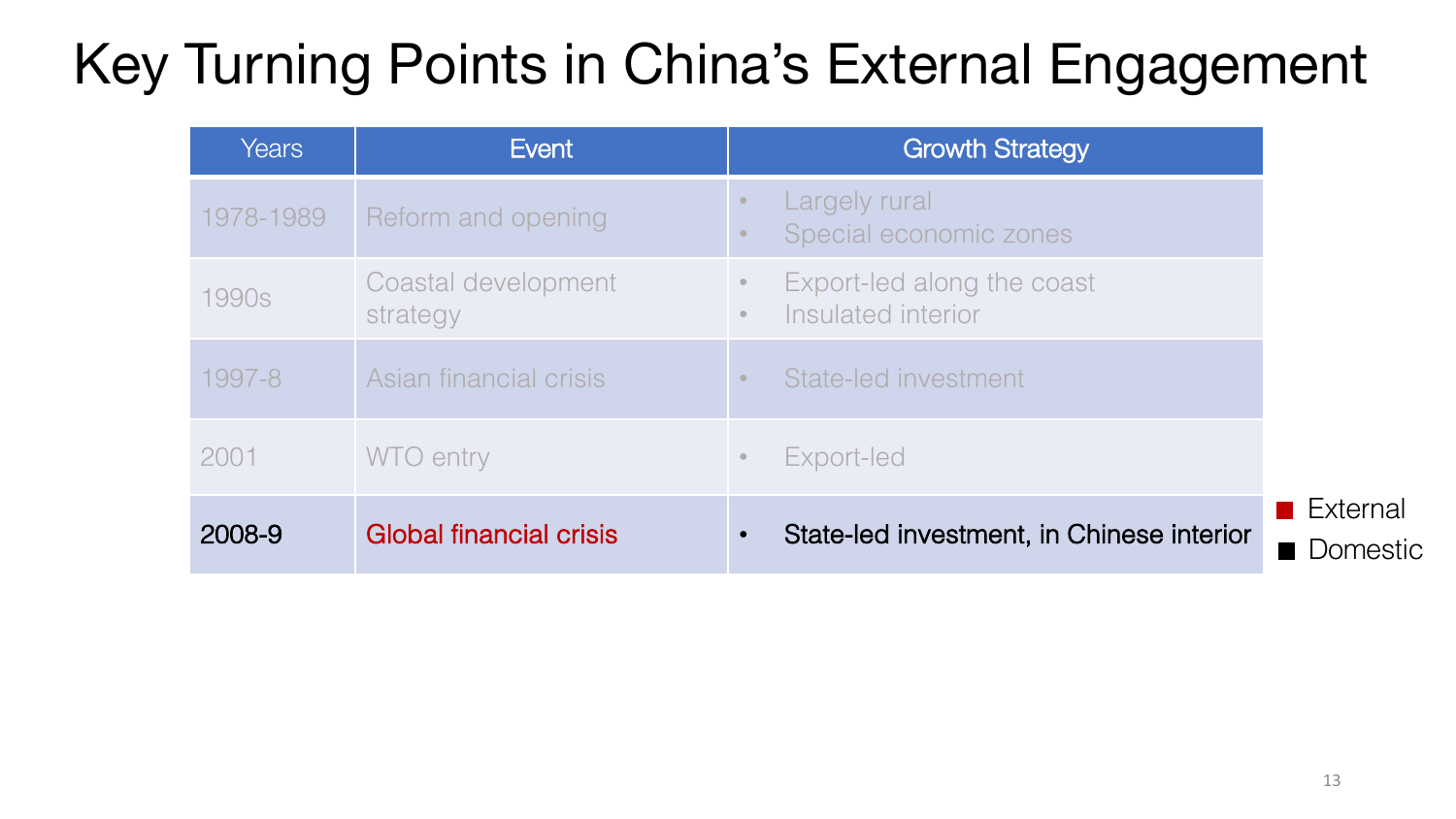#### 2008-9 Global Financial Crisis



• 4 trillion RMB stimulus, channeled through state-owned banks and enterprises

Source: CEIC Data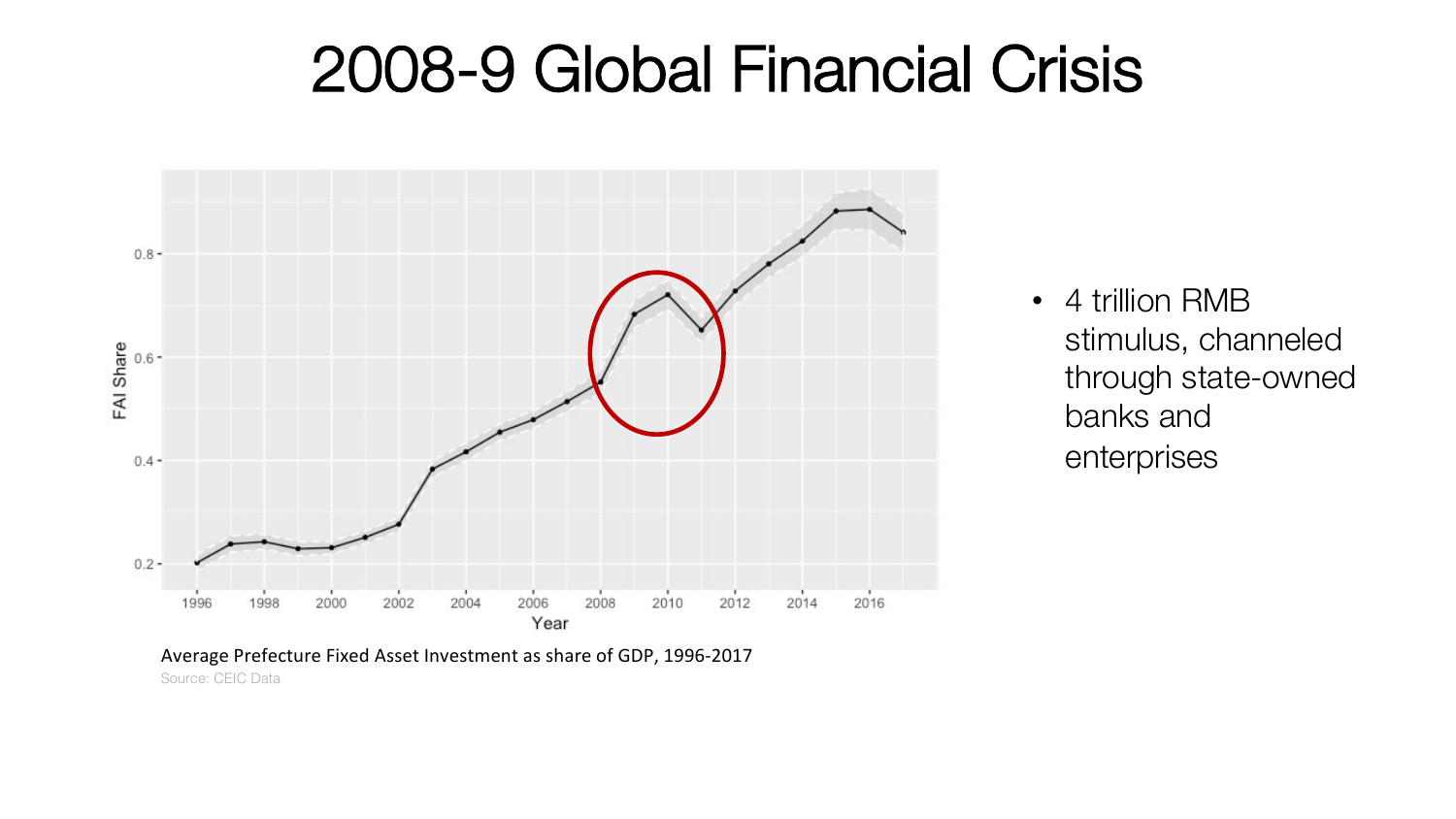#### 2008-9 Global Financial Crisis



Fixed Asset Investment as share of GDP in Chinese prefectures, 1996-2017

- Major focus on construction in China's interior provinces
- Shifts in elite thinking about growth strategy
- Rebalancing a more urgent priority
- 2008 3<sup>rd</sup> Plenum emphasizes land development, urbanization
- Growth in local government debt
- Problems of excess capacity

FAI as a share of GDP

Source: CEIC Data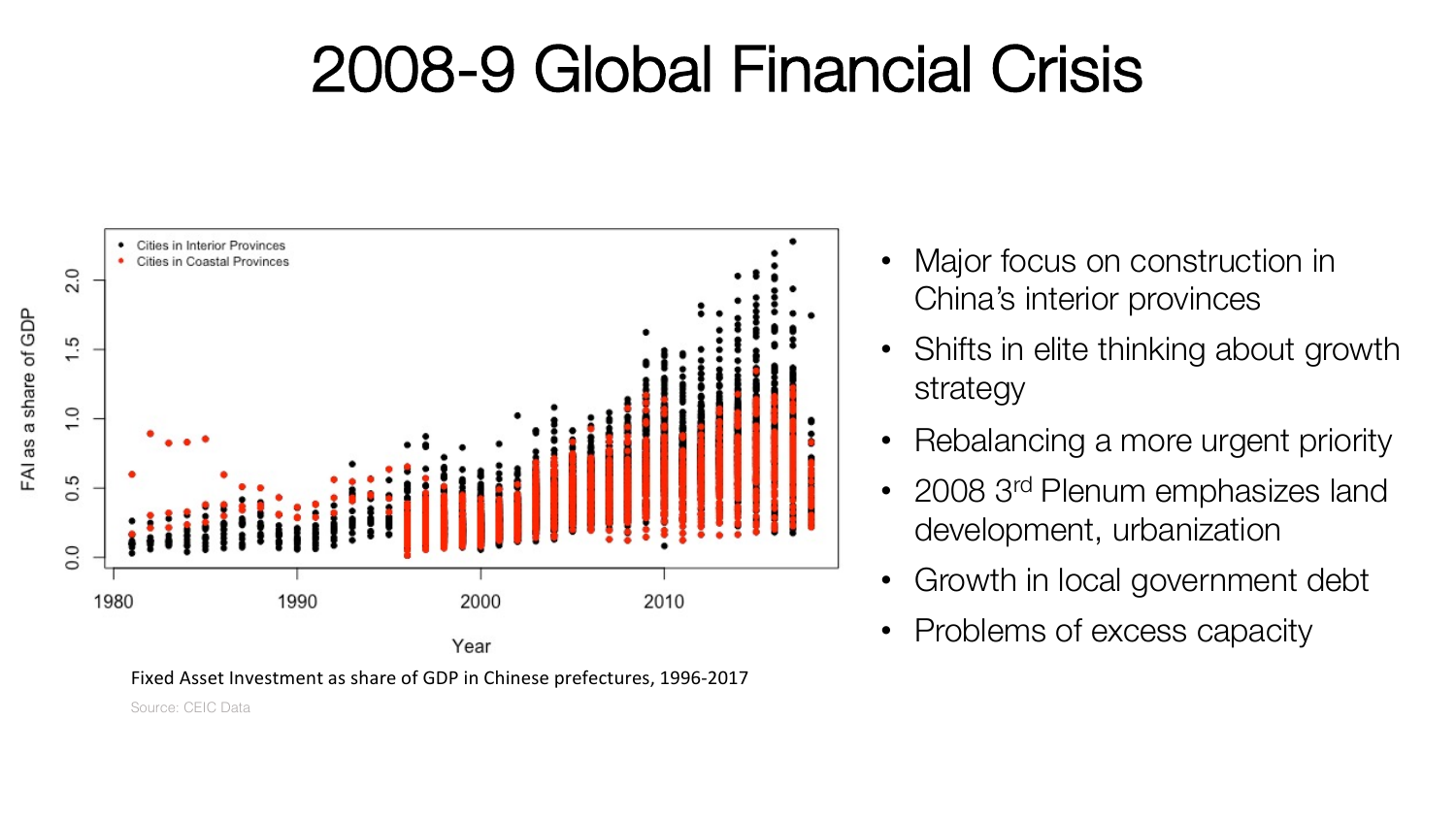| Years     | Event                           | <b>Growth Strategy</b>                                                   |
|-----------|---------------------------------|--------------------------------------------------------------------------|
| 1978-1989 | Reform and opening              | Largely rural<br>Special economic zones                                  |
| 1990s     | Coastal development<br>strategy | Export-led along the coast<br>$\circ$<br>Insulated interior<br>$\bullet$ |
| 1997-8    | Asian financial crisis          | State-led investment<br>$\bullet$                                        |
| 2001      | <b>WTO</b> entry                | Export-led                                                               |
| 2008-9    | Global financial crisis         | State-led investment, in Chinese interior<br>$\bullet$                   |
| 2013      | <b>Belt and Road initiative</b> | State-led investment, exported globally<br>$\bullet$                     |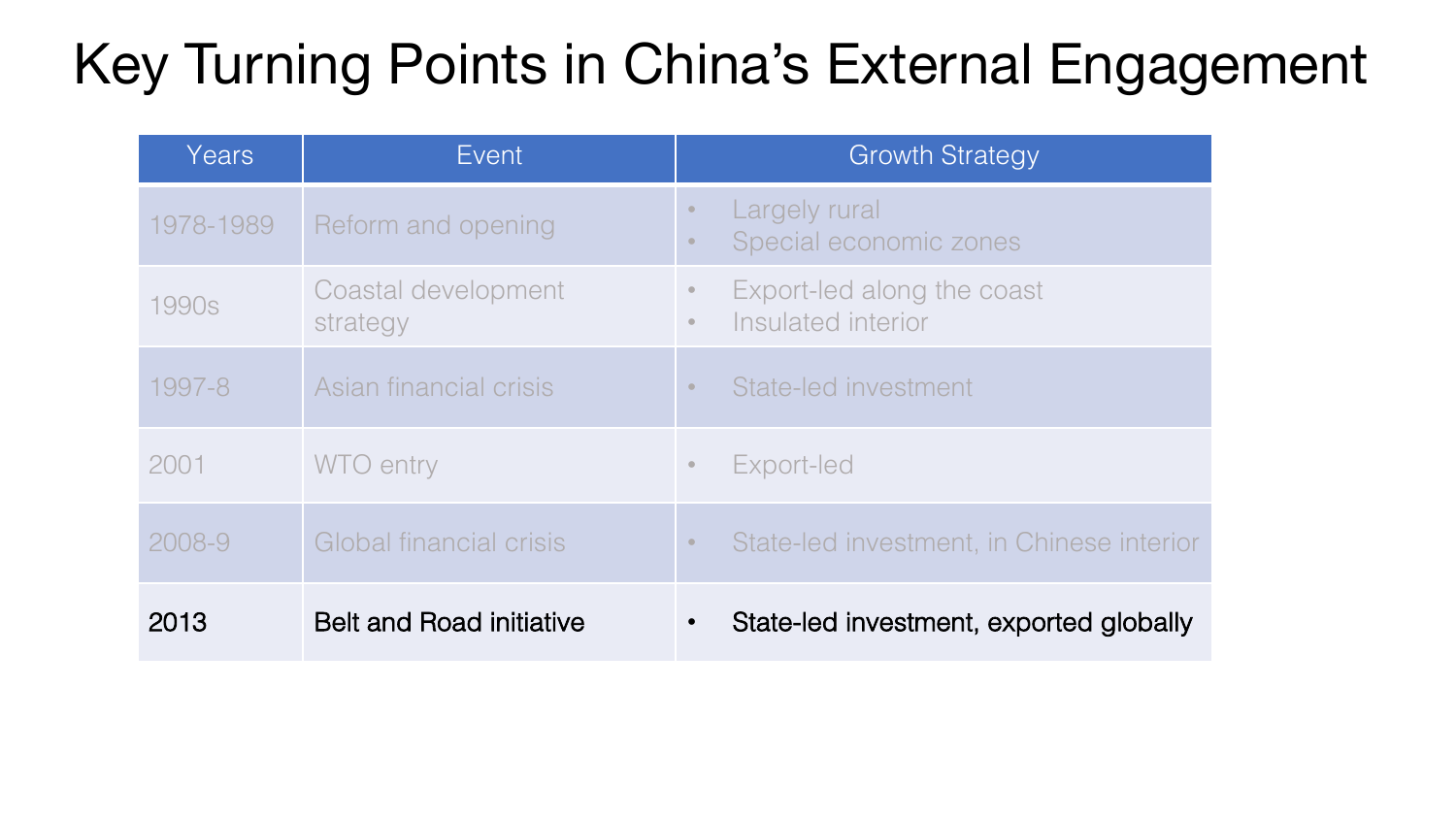### Belt and Road Initiative



- Multiple domestic & geopolitical drivers
- Exporting of domestic excess capacity
- Major beneficiaries: SOEs, western provinces
- Continued attempts at rebalancing (2015 Supply-side Structural Reform)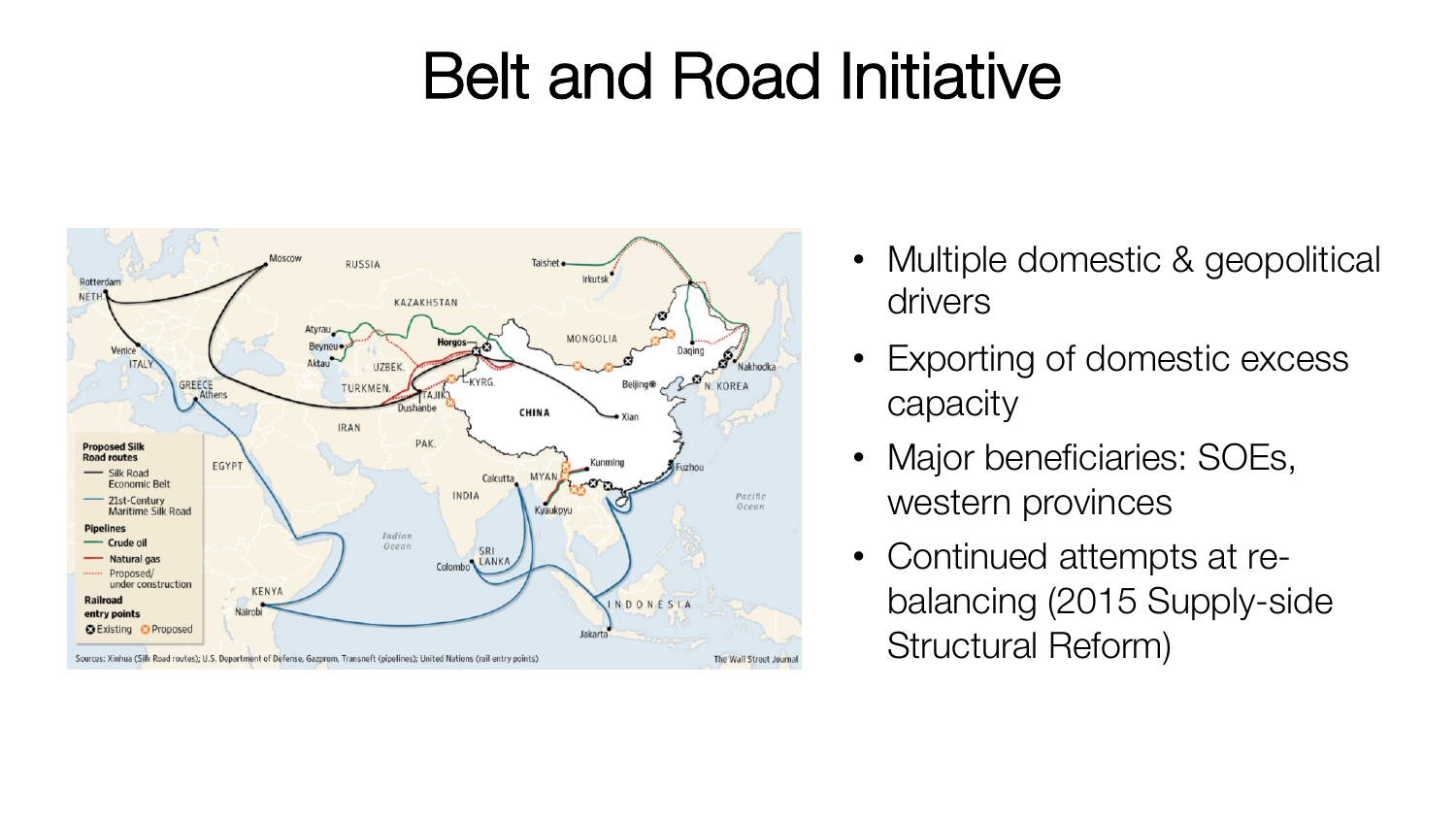| <b>Years</b> | Event                              | <b>Growth Strategy</b>                                                   |
|--------------|------------------------------------|--------------------------------------------------------------------------|
| 1978-1989    | Reform and opening                 | Largely rural<br>$\bullet$<br>Special economic zones<br>$\bullet$        |
| 1990s        | Coastal development strategy       | Export-led along the coast<br>$\circ$<br>Insulated interior<br>$\bullet$ |
| 1997-8       | Asian financial crisis             | State-led investment<br>$\bullet$                                        |
| 2001         | <b>WTO</b> entry                   | Export-led<br>$\bullet$                                                  |
| 2008-9       | Global financial crisis            | State-led investment, in Chinese interior<br>$\bullet$                   |
| 2013         | <b>Belt and Road initiative</b>    | State-led investment, exported globally<br>$\bullet$                     |
| 2018         | US-China trade & technology<br>war | Trade diversification<br>Self-reliance<br>$\bullet$                      |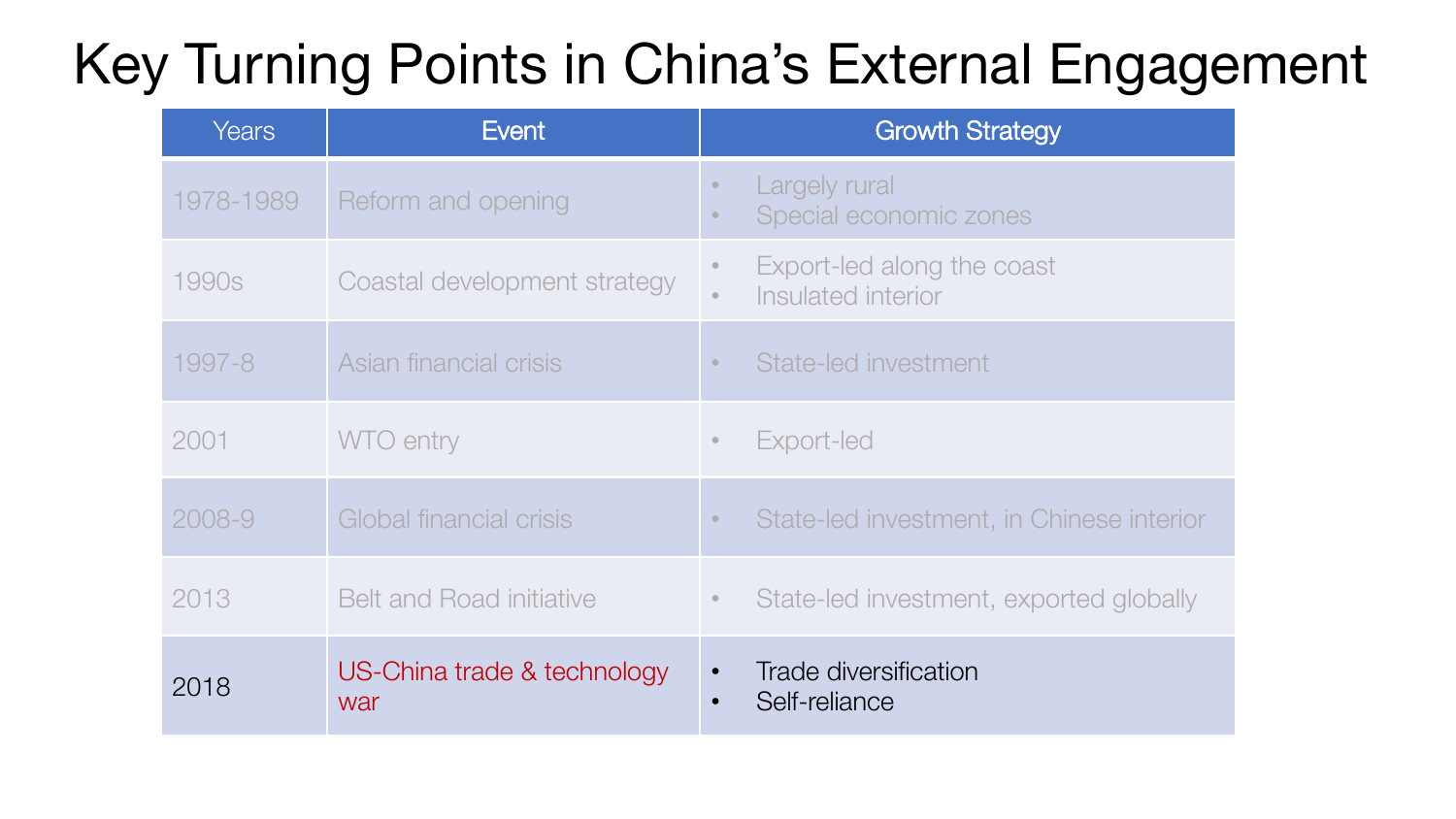# US-China Trade and Technology War



Representatives from 15 countries signed up for the Regional Comprehensive Economic Partnership on Sunday. Photo: AAP

Response 1: Defend

• Retaliatory tariffs

#### Response 2: Diversify

- RCEP
- China-Mauritius FTA
- China-Cambodia FTA
- (CPTPP)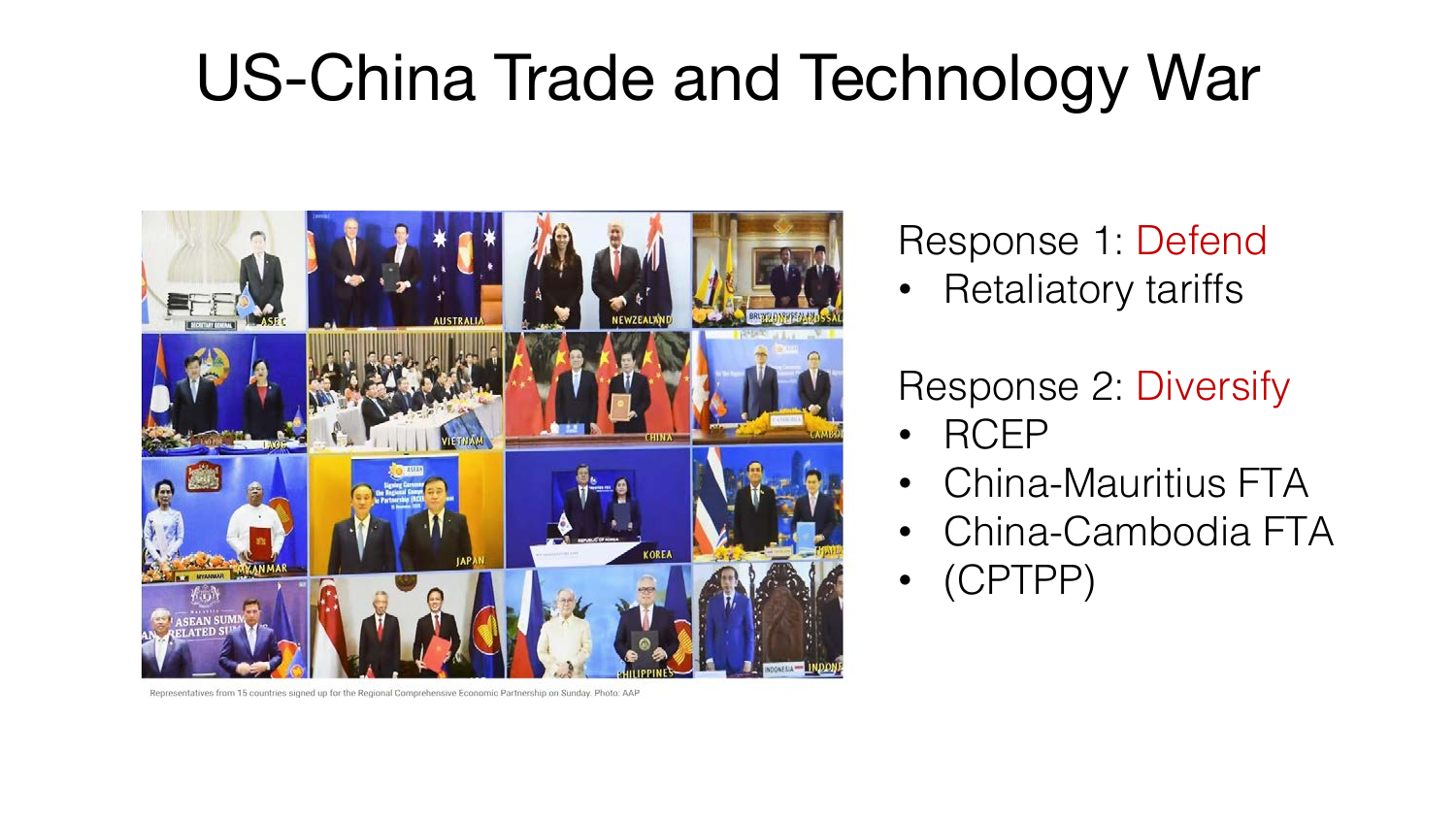### US-China Trade and Technology War



Response 3: "De-couple"

- Self-reliance, resilience in critical technology
- Shift in elite thinking: integration as a source of vulnerability

Prevalence of phrases related to decoupling in Chinese S&T media articles (on-going work with Dallas, Farrell & Newman)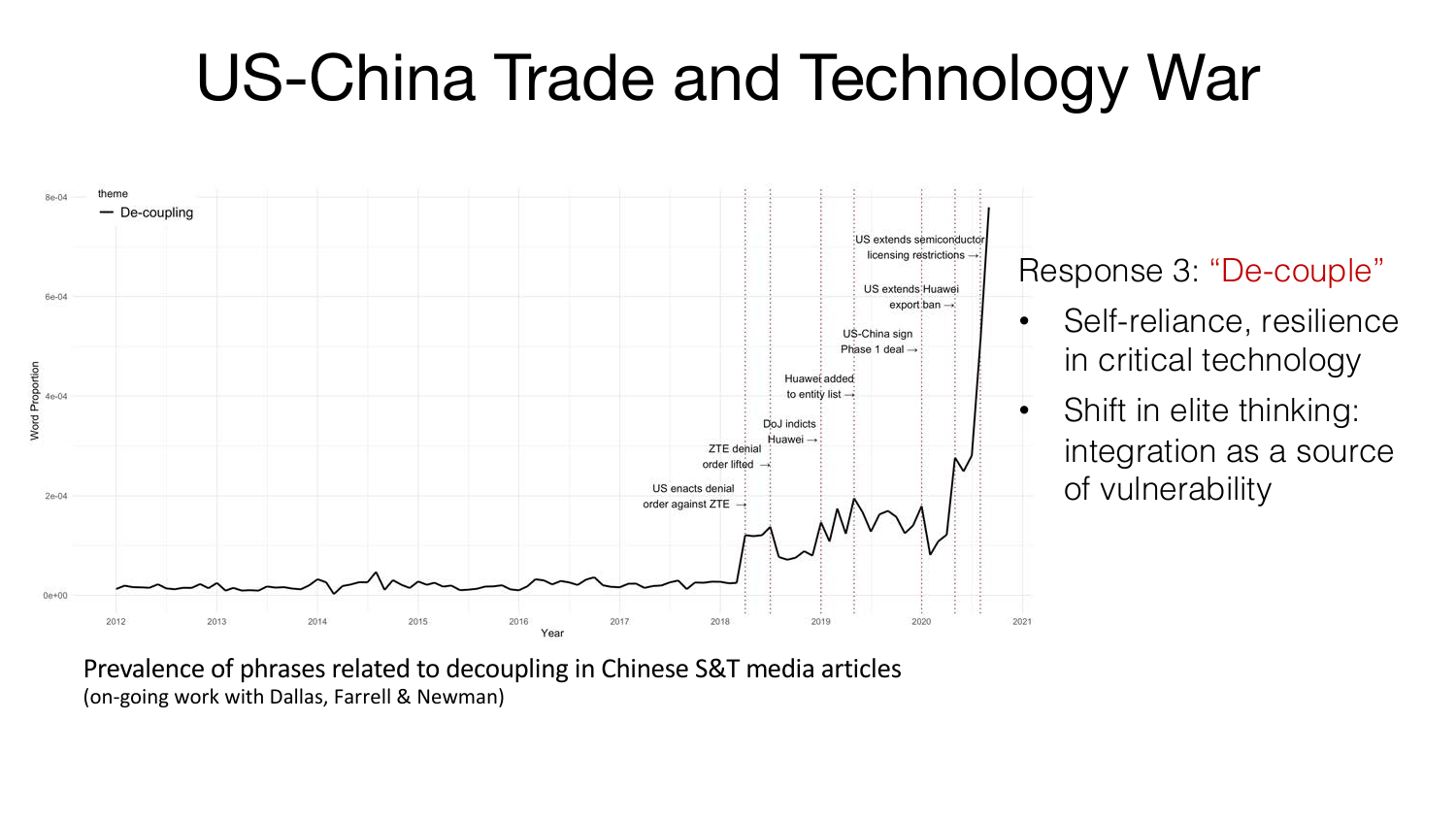| Years     | Event                              | <b>Growth Strategy</b>                                                     |
|-----------|------------------------------------|----------------------------------------------------------------------------|
| 1978-1989 | Reform and opening                 | Largely rural<br>$\bullet$<br>Special economic zones                       |
| 1990s     | Coastal development<br>strategy    | Export-led along the coast<br>$\bullet$<br>Insulated interior<br>$\bullet$ |
| 1997-8    | Asian financial crisis             | State-led investment<br>$\bullet$                                          |
| 2001      | <b>WTO</b> entry                   | Export-led<br>$\bullet$                                                    |
| 2008-9    | Global financial crisis            | State-led investment, in Chinese interior<br>$\bullet$                     |
| 2013      | <b>Belt and Road initiative</b>    | State-led investment, exported globally<br>$\bullet$                       |
| 2018      | US-China trade & technology<br>war | Trade diversification<br>$\bullet$<br>Self-reliance<br>$\bullet$           |
| 2020      | Covid-19 pandemic                  | Dual circulation                                                           |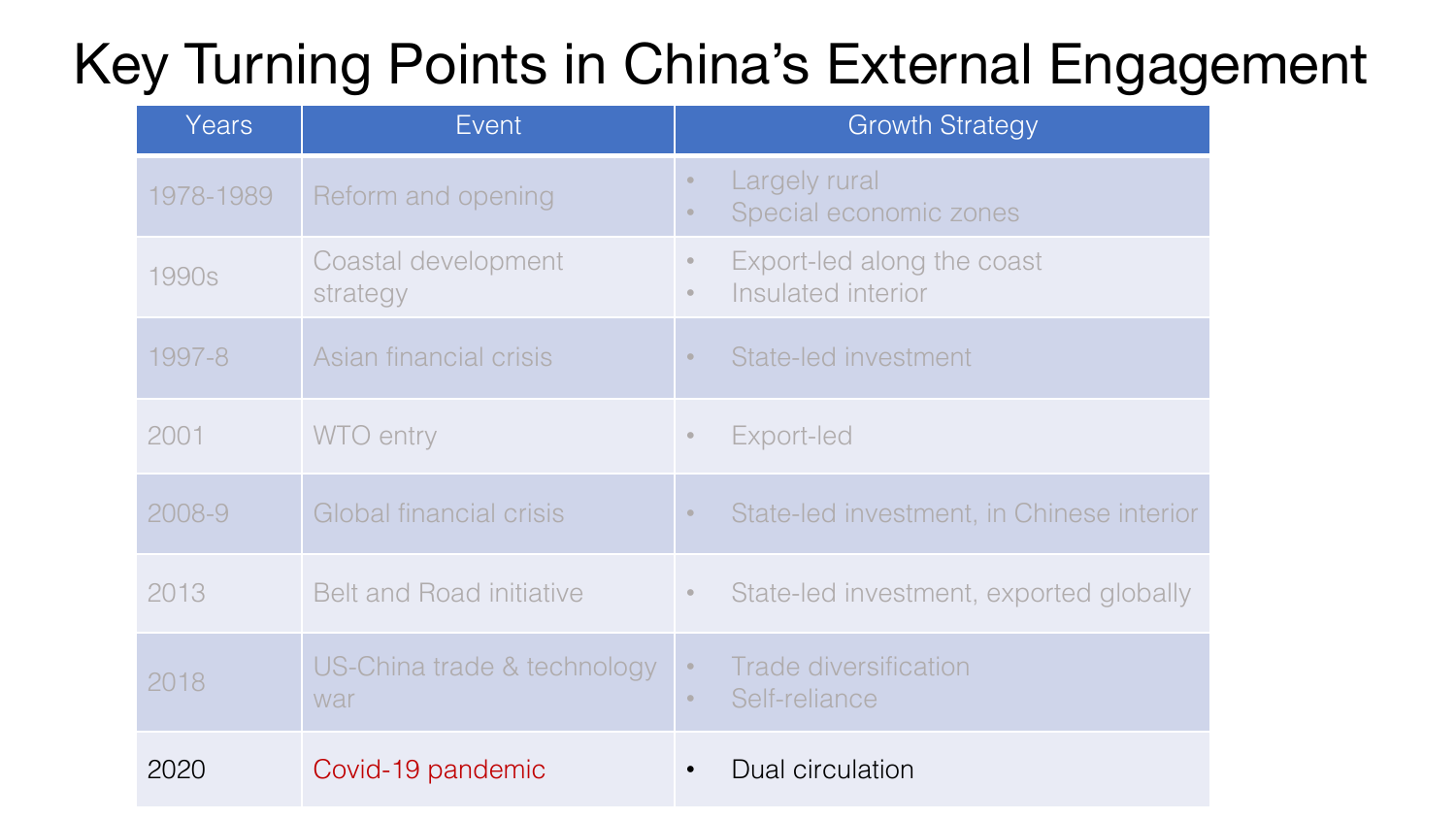# China's "Dual Circulation" Strategy

- Reduce reliance on external economy (first circulation)
	- Not the same as de-coupling
- Increase reliance on domestic market (second circulation)
	- Consumption, "new" infrastructure
- In many ways, a doctrinal formalization of long-standing trends/concerns
	- Tension between gains from globalization and vulnerability to external shocks
	- Easier said than done (clashing domestic interests)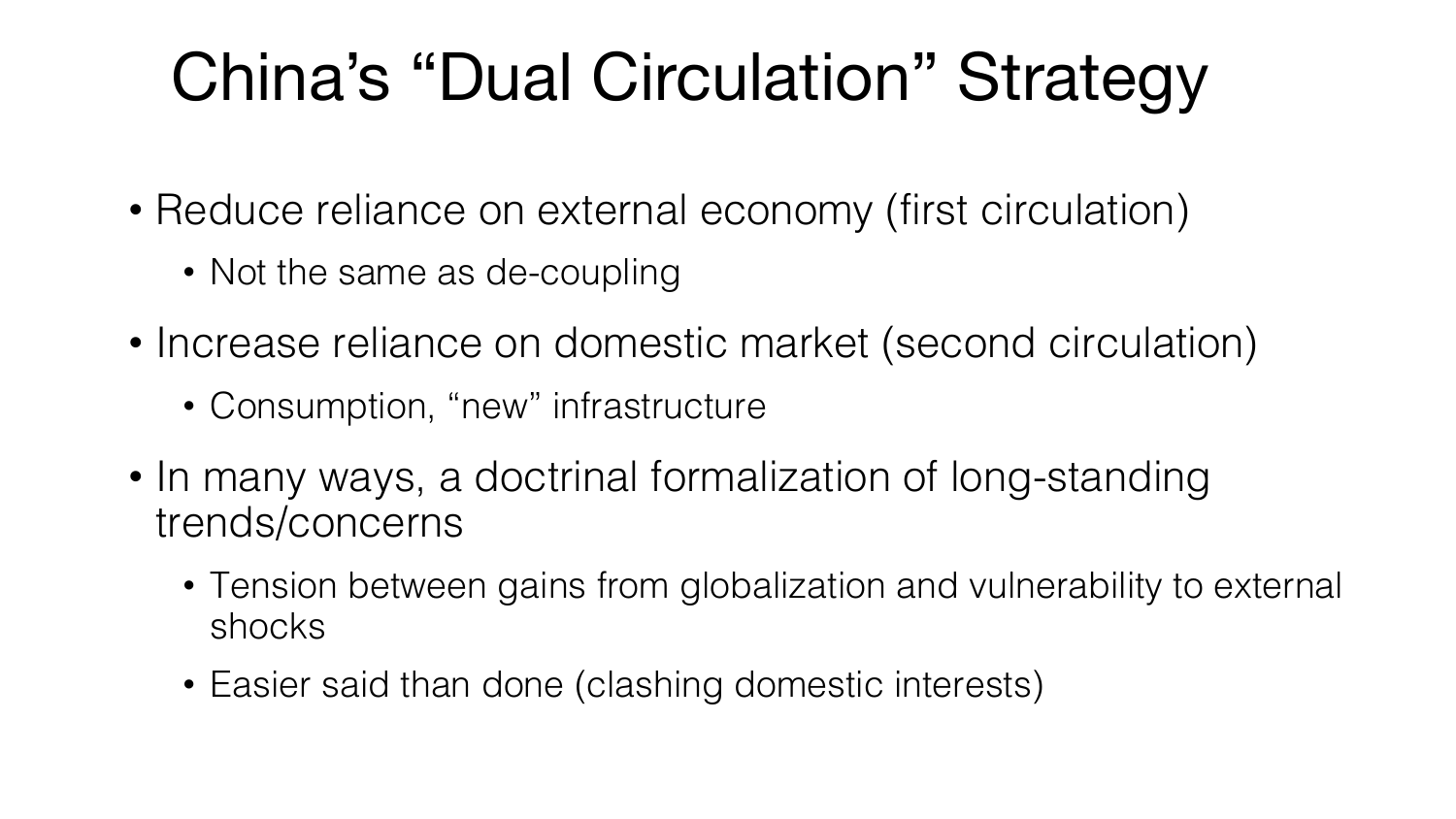# China's "Dual Circulation" Strategy

- What's new?
- Securitization of economic policy
- Xi Jinping's speech on the 14<sup>th</sup> Five Year Plan (2021)
	- "security" mentioned 17 times (compared to 5 times for the 13<sup>th</sup> Plan)
	- "security is a prerequisite for development, and development is a guarantee of security"
	- National strength needed in "preventing and resolving various types of risks and hazards, and actively responding to the challenge of shocks brought about by shifts in the external environment."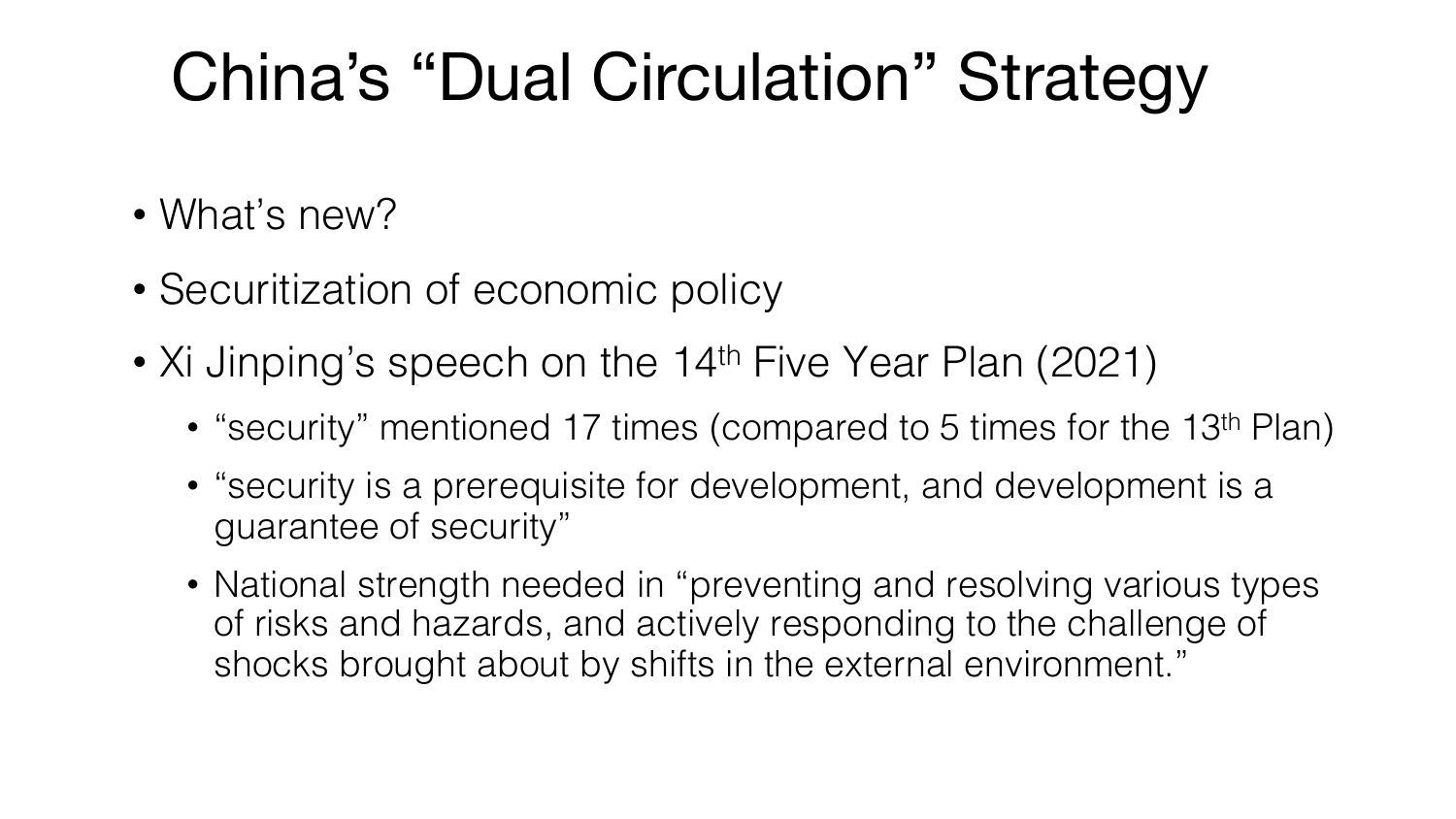# China's "Dual Circulation" Strategy

#### **Implications**

- Continued supporter of globalization, BUT
	- External environment as source of risk
- Continued weaponization of trade relations
- Impact on WTO negotiations, e.g.
	- Domestic policy space
	- E-commerce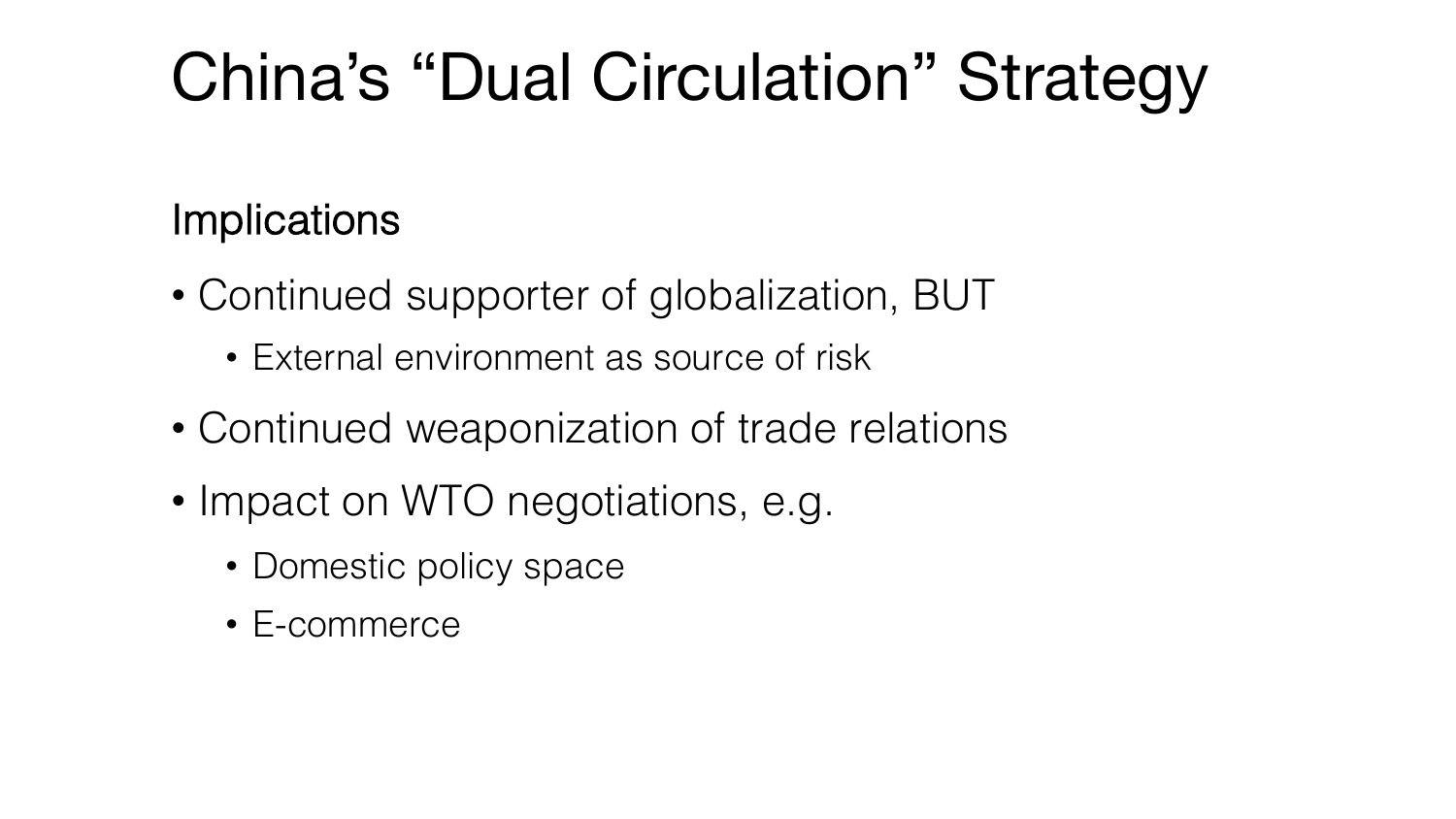#### **Conclusion**

| Years         | <b>Event</b>                       | <b>Growth Strategy</b>                              |
|---------------|------------------------------------|-----------------------------------------------------|
| 1978-<br>1989 | Reform and opening                 | Largely rural<br>Special economic zones             |
| 1990s         | Coastal<br>development<br>strategy | Export-led along the<br>coast<br>Insulated interior |
| 1997-8        | Asian financial crisis             | State-led investment                                |
| 2001          | <b>WTO</b> entry                   | Export-led                                          |
| 2008-9        | Global financial<br>crisis         | State-led investment, in<br>Chinese interior        |
| 2013          | <b>Belt and Road</b><br>initiative | State-led investment,<br>exported globally          |
| 2018          | US-China trade &<br>technology war | Trade diversification<br>Self-reliance              |
| 2020          | Covid-19 pandemic                  | Dual circulation                                    |

#### China's Evolving Engagement with the Trading System

- Despite status as #1 exporting nation, engagement with trading system far from linear
- Shifts over time in outward vs inward economic reliance
- Internal tensions in "dual circulation" strategy
- Each type of growth supported by strong domestic groups with vested interests
- Tensions between continued globalization and securitization